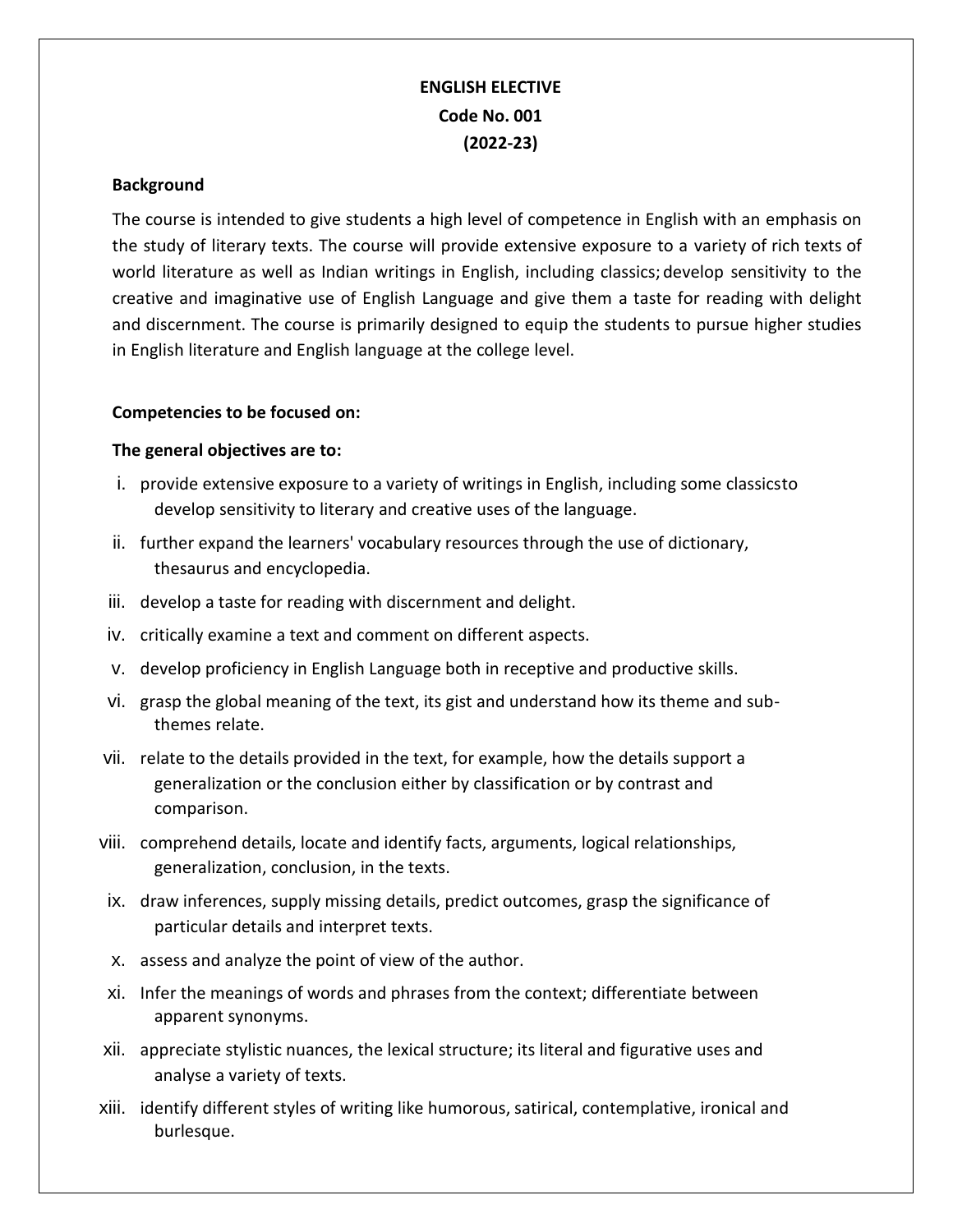- xiv. can produce text-based writing (writing in response to questions or tasks based on prescribed as well as 'unseen' texts)
- xv. develop the advanced skills of reasoning, inferring, analysing, evaluating and creating.
- xvi. develop familiarity with the poetic uses of language including features of the language through which artistic effect is achieved.

#### **Methods and Techniques**

The techniques used for teaching should promote habits of self-learning and reduce dependence on the teacher. The multi-skill, learner-centric, activity-based approach already recommended for the previous stages of education, is still in place, though it will be used in such a way that silent reading of prescribed selected texts for comprehension will receive greater focus as one of the activities. Learners will be trained to read independently and intelligently, interacting actively with texts and other reference materials (dictionary, thesaurus, encyclopedia, etc.) where necessary. Some pre-reading activity will generally berequired, as suggested in the course books. The reading of texts should be followed by postreading activities. It is important to remember that every text can generate different reading strategies. Students should be encouraged to interpret texts in different ways, understand the views of others and present their views on a literary text. Some projects may be assignedto students from time to time, for instance, students may be asked to put together a few literary pieces on a given theme, so as to create a meaningful singular hold.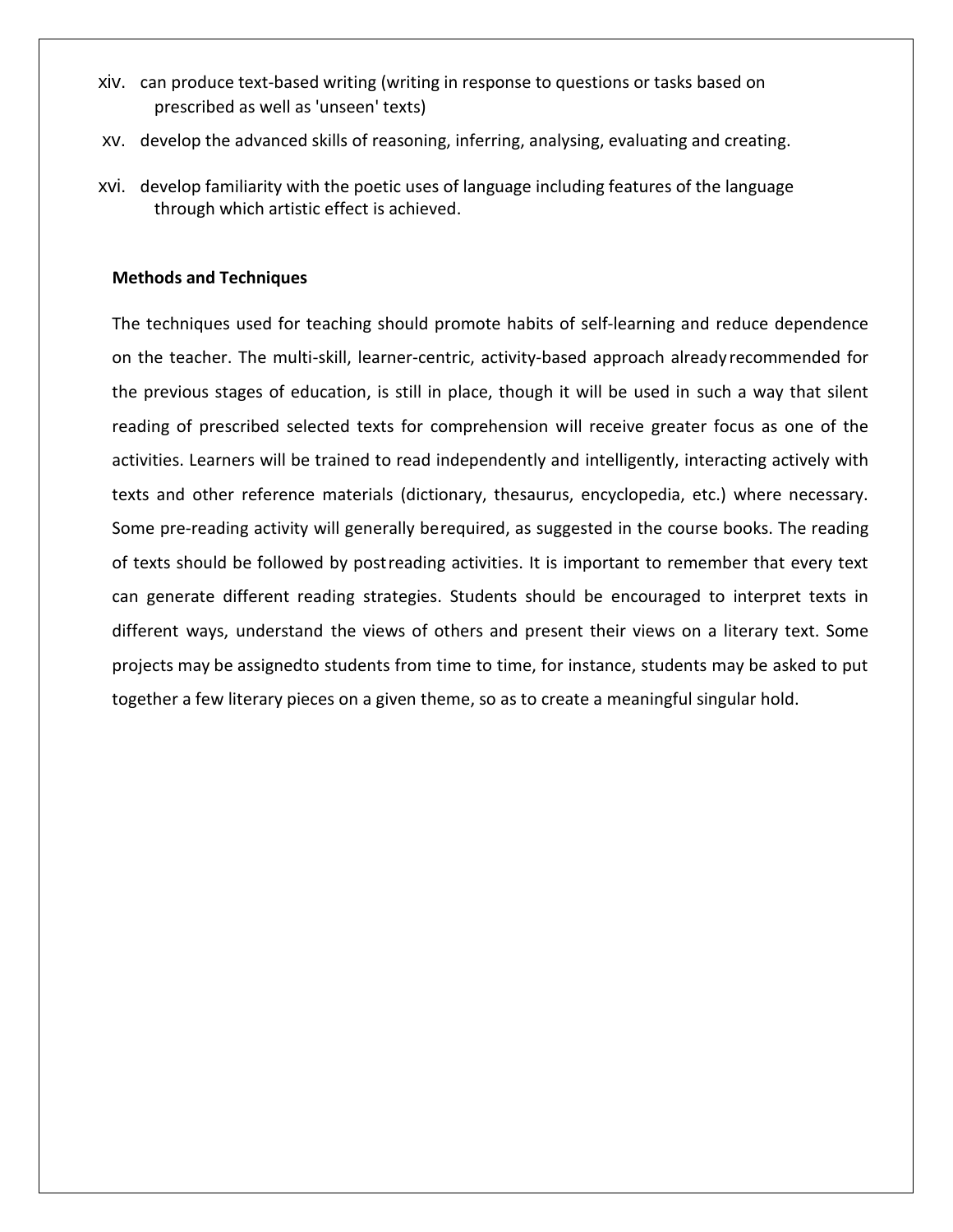# **ENGLISH ELECTIVE (Code No. 001) CLASS – XI**

#### **Section A**

#### **Reading**

#### **Two unseen passages and a poem 20 Periods**

- 1. 12 out of 15 questions from a literary or discursive passage of about 950-1000words. **(1x12=12 marks)**
- 2. 8 questions to test interpretation and appreciation of a poem of about 10-12 lines.  **(1x8=8 marks)**
- 3. 5 out of 7 questions from a case-based passage (with visual input-statistical data, chart etc.) of 100-120 words to test interpretation. **(1x5=5 marks)**

#### **Section B**

#### **Creative Writing Skills 20 Periods**

- 4. An Essay on an argumentative/discursive/reflective/descriptive topic, leading tocreative rendering, forming and defending of opinions, to be answered in 120-150 words. **(5 marks)**
- 5.Article on one out of two topics to be answered in 120-150 words.Contemporary topical issues to be a part of Article writing. **(5 marks)**
- 6. Speech on one out of two topics to be answered in 120-150 words.Contemporary topical issues to be a part of Speech writing. **(5 marks)**

#### **Section C**

**This section will have variety of assessment items including Multiple Choice Questions, Objective Type Questions, Short Answer Type Questions and Long Answer Type Questions to assess comprehension, analysis, interpretation and extrapolation beyond the text.**

#### **Book: Woven Words 60 Periods**

#### **7. Reference to the Context**

 **i.** One Prose extract out of two to assess comprehension, Literary, appreciation and inference. **ii.** One Poetry extract out of two to assess comprehension, Literary, appreciation and inference.

**(5+5=10 Marks)**

- **8.** Two Short Answer Question out of three to be answered in 30-40 words to assess understanding, analysis and critical appreciation. Questions should elicit inferential responses through critical thinking. **(2x2=4 marks)**
- **9.** Two Short Answer Question out of three to be answered in 50-60 words to assess understanding, analysis and critical appreciation. Questions should elicit inferential responses through critical thinking. **(3x2=6marks)**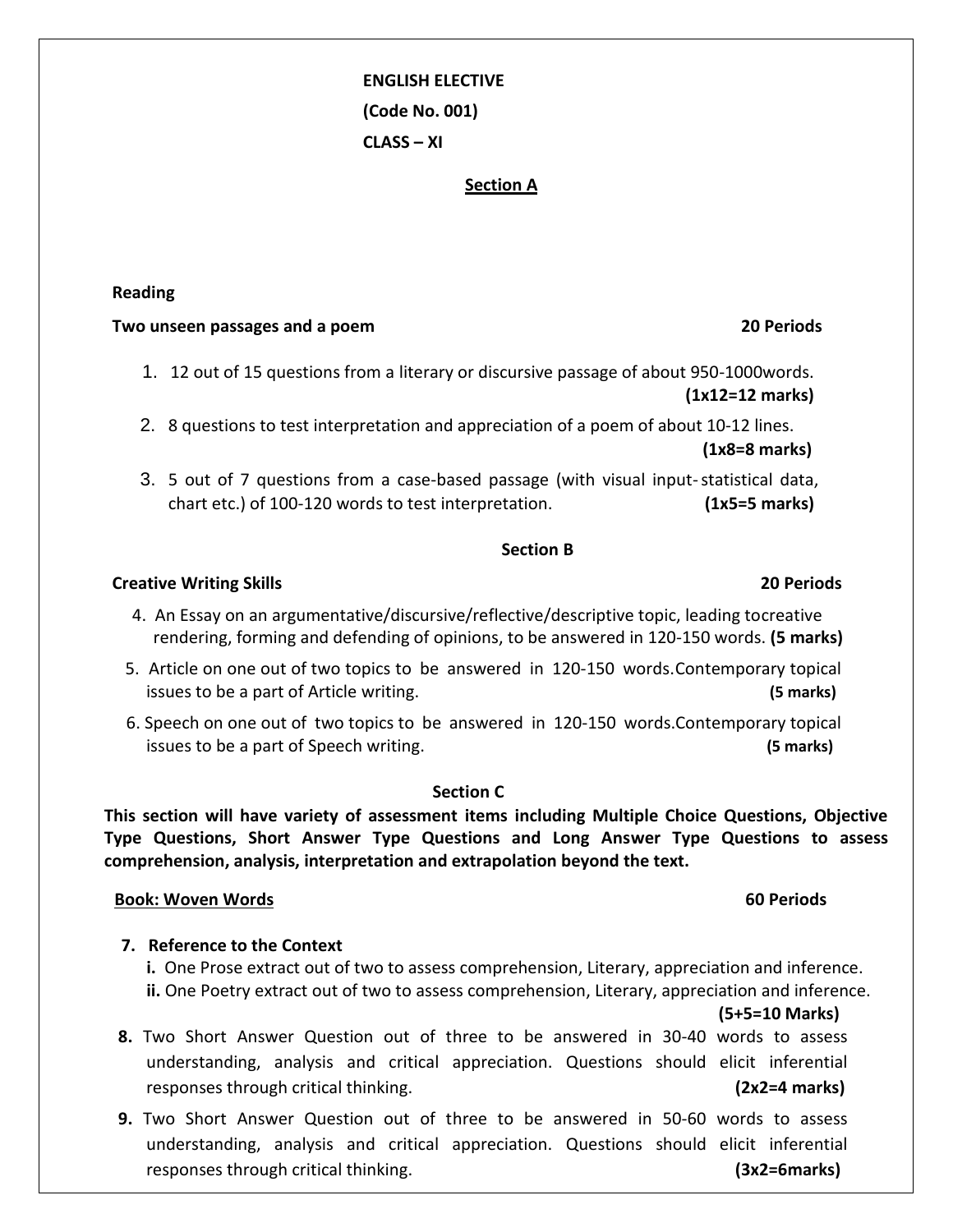#### **Arms and the Man - [Drama] 20 Periods**

**10.** Two Long Answer Questions out of three to be answered in 80-100 word**s** toappreciate characters, events and episodes. Questions to provide analytical responses using incidents, events, themes as reference points. **(5x2=10 marks)**

# **Fiction 20 Periods**

- **11.** One Short Answer Question out of two to be answered in 30-40 words to critically appreciate characters, events, episodes and interpersonal relationships and to form their opinions with reference to content, events and episode. **(2 marks)**
- **12.** One Short Answer Question out of two to be answered in 50-60 words to assess understanding, analysis and critical appreciation. Questions should elicit inferential responses through critical thinking. **(3 marks)**
- **13.** One Long Answer Question out of two to be answered in 120-150 words to testliterary appreciation and to draw inferences. Questions should elicit creative responses and develop ability to form opinions. **(5 marks)**

## **Seminar (20 marks)**

- Presentation book review /a play /a short story/a novel/novella (tale, table, and parable) to be followed by a question-answer session.
- Poetry reading to be followed by interpretative tasks based on close reading and literary analysis of the text.
- Critical review of a film/ documentary or a play.
- Conducting a theatre workshop to be followed by a discussion

## **Note: Teachers may develop their own rubricsto assessthe performance ofstudentsobjectively**

The parameters for assessing Speaking skills as given in the curriculum for English Core may be referred to.

#### **Prescribed Books:**

- 1. **Text book: Woven Words** published by NCERT
- 2. **Fiction: The Old Man and the Sea** (Novel unabridged) by Ernest Hemingway
- 3. **Drama: Arms and the Man** by George Bernard Shaw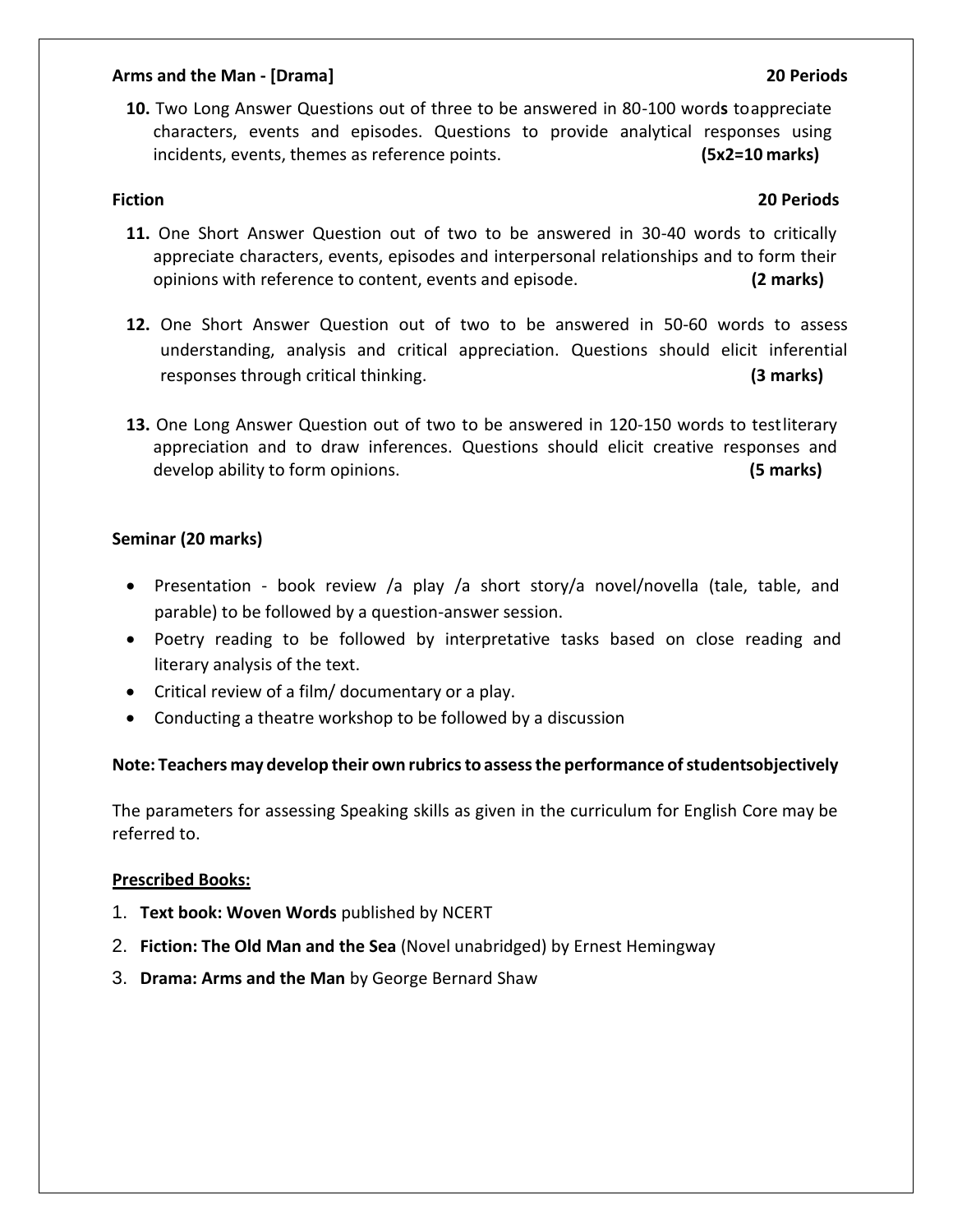#### **Book-Woven Words***- Short Stories*

- *The Lament*
- *A Pair of Mustachios*
- *The Rocking-horse Winner*
- *The Adventure of the Three Garridebs*
- *Pappachi's Moth*
- *The Third and FinalContinent*

#### **Book-Woven Words-***Poetry*

- *The Peacock*
- *Let me Not to the Marriage of True Minds*
- *Coming*
- *Telephone Conversation*
- *The World is tooMuch With Us*
- *Mother Tongue*
- *Hawk Roosting*
- *Ode to a Nightingale*

#### **Book-Woven Words-Essays**

- *My Watch*
- *My Three Passions*
- *Patterns of Creativity*
- *Tribal Verse*
- *What is a Good Book?*
- *The Story*
- *Bridges*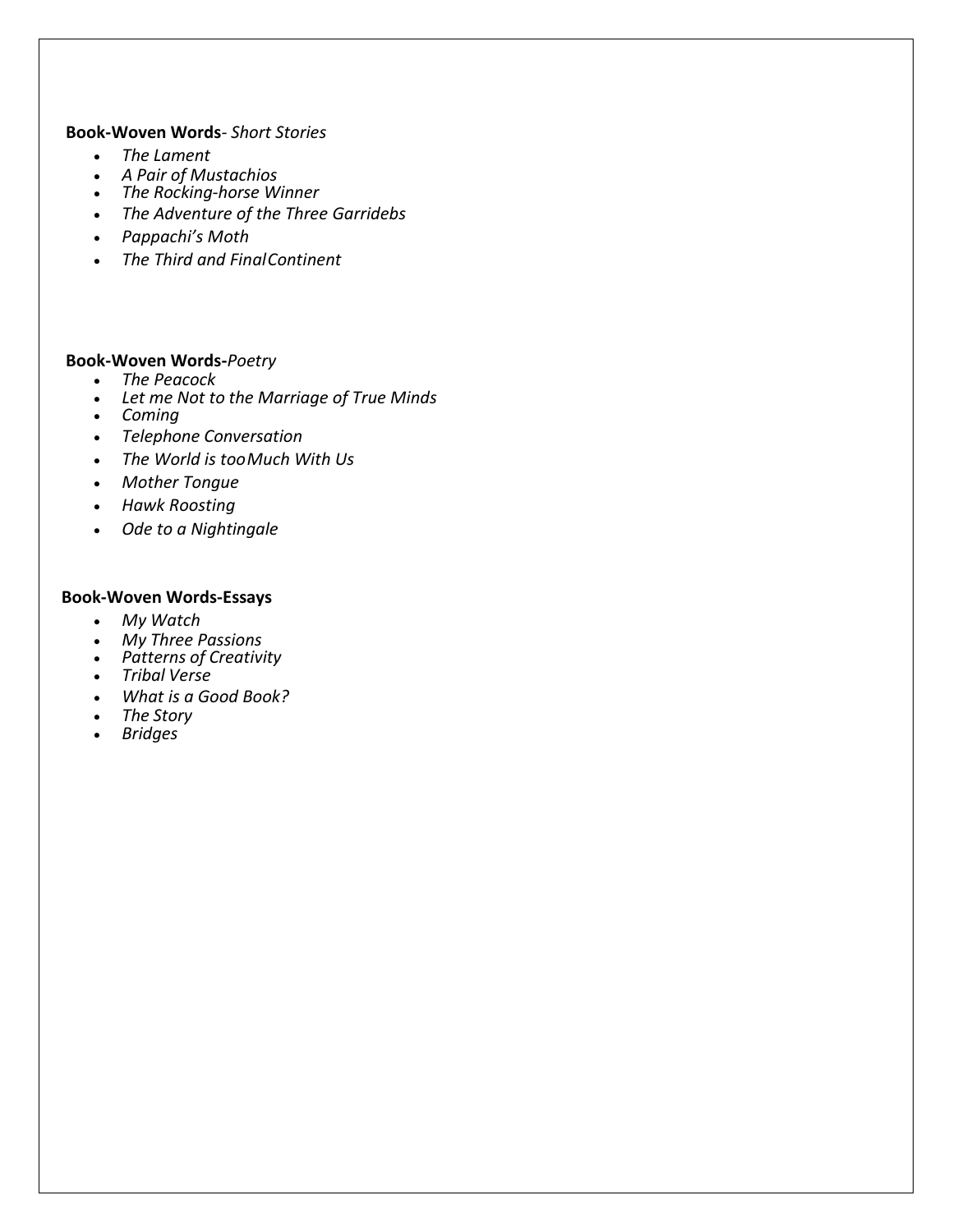# **Question Paper Design 2022-23 English Elective Class XI**

|                         |                                                                                                                                                                                                                                                                                                       |                    | MARKS 80+20=100 |  |  |
|-------------------------|-------------------------------------------------------------------------------------------------------------------------------------------------------------------------------------------------------------------------------------------------------------------------------------------------------|--------------------|-----------------|--|--|
| <b>Section</b>          | <b>Competencies</b>                                                                                                                                                                                                                                                                                   | <b>Total marks</b> | %<br>Weightage  |  |  |
| Comprehension           | Conceptual understanding, decoding,<br>analyzing, inferring, interpreting,<br>appreciating, literary, conventions and<br>vocabulary                                                                                                                                                                   | 25                 | 31.25%          |  |  |
| <b>Creative Writing</b> | Reasoning, appropriacy of style and<br>tone, use of appropriate format and<br>fluency                                                                                                                                                                                                                 | 15                 | 18.75%          |  |  |
| <b>Literature Texts</b> | Recalling, reasoning, appreciating<br>literary conventions illustrating with<br>relevant quotations from the texts,<br>giving opinions and justifying with<br>fluency                                                                                                                                 | 20                 | 25%             |  |  |
| Drama                   | Recalling, reasoning, appreciating<br>literary conventions, illustrating with<br>relevant quotations from the texts,<br>giving opinions and justifying with<br>fluency                                                                                                                                | 10                 | 12.50%          |  |  |
| Fiction                 | Recalling, reasoning, appreciating<br>literary conventions, illustrating with<br>relevant quotations from the texts,<br>giving opinions and justifying with<br>fluency                                                                                                                                | 10                 | 12.50%          |  |  |
|                         | <b>TOTAL</b>                                                                                                                                                                                                                                                                                          | 80                 | 100%            |  |  |
| Seminar                 | Seeking information and clarifying,<br>illustrating with relevant quotations<br>from the texts, reasoning, diction,<br>articulation clarity of pronunciation,<br>using appropriate language<br>conventions<br>Addressing participants using appropriate<br>titles or nomenclatures andoverall fluency | 20                 |                 |  |  |
|                         | <b>Grand Total</b>                                                                                                                                                                                                                                                                                    | 100                |                 |  |  |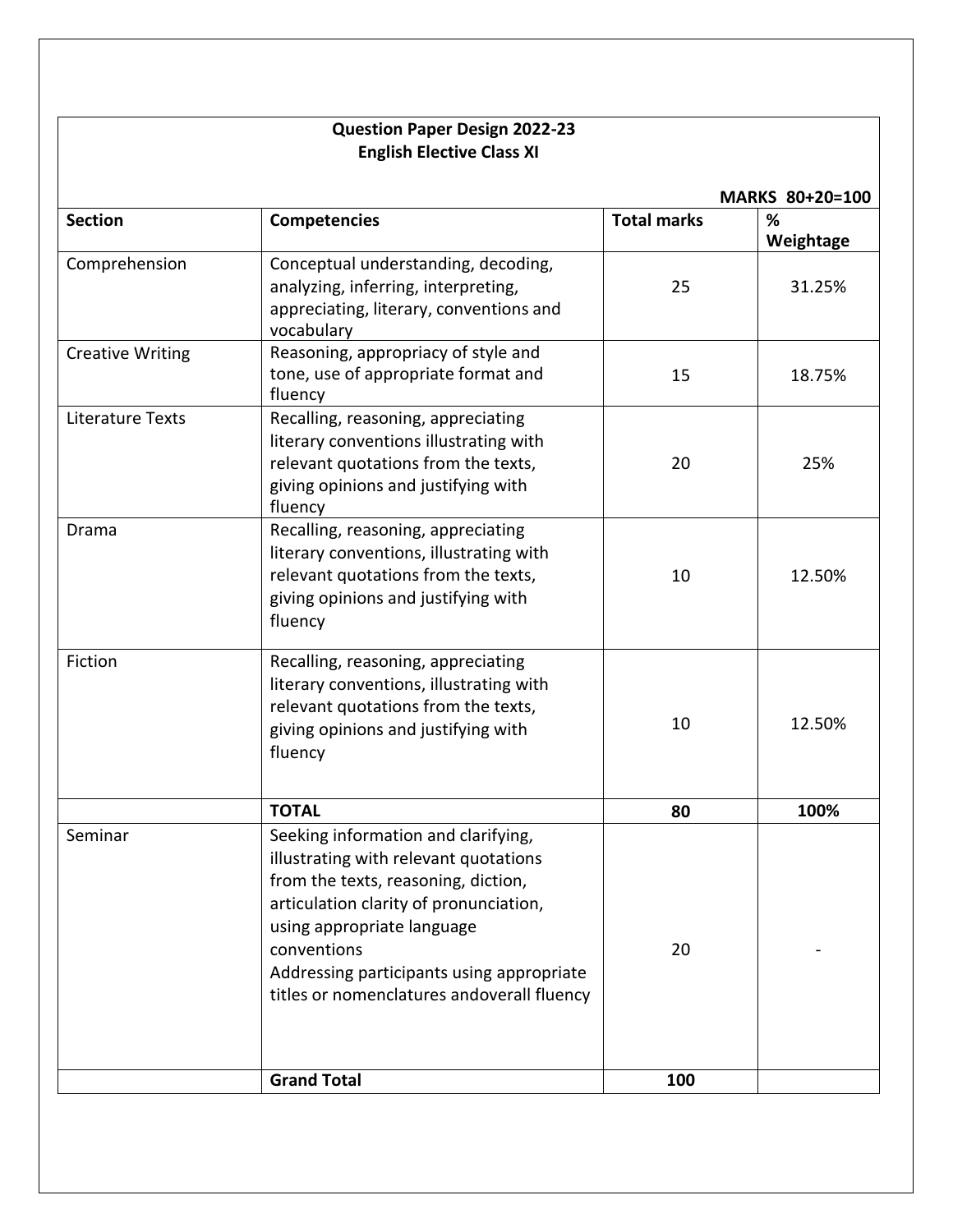# **CLASS-XII (2022-23) Code No. 001 ENGLISH ELECTIVE**

**Section A**

## **READING 20 MARKS**

# **This section will have two unseen passages and a poem:**

- **1.** 12 Multiple Choice Questions / Objective Type Questions out of 15 from a literary or discursive passage of about 950-1000 words. **(1 X 12 =12 Marks)**
- **2.** 4 out of 5 multiple choice questions / Objective Type Questions to test interpretation and appreciation of a poem ofabout 10-12 lines. **(1x4=4 Marks)**
- **3.** 4 out of 5 multiple choice questions / Objective Type Questions from a case-based factual passage (with visual input- statistical data, chart etc.) of 100-120 words to test interpretation. **(1 X 4= 4 Marks)**

### **Section B**

## **GRAMMAR 8 Marks**

**4.** 8 multiple choice questions / Objective Type Questions out of 10 involving transformation of sentences. **(1x8 =8 Marks)**

- **5.** Three Long Writing Task out of Four to be answered in 120-150 words each: Adiscursive and interpretative writing. **(5x3=15 Marks)**
- **6.** One Long Writing Task out of two to be answered in 120-150 words**:** An essay on an argumentative/discursive topic such as an article/report/speech. Contemporary topics/issues to be a part of Article, Report and Speech Writing. **(5x1=5 Marks)**

## **Section D**

## **LITERATURE 22 Marks**

**This section will have variety of assessment items including Multiple Choice Questions, Objective Type Questions, Short Answer Type Questions and Long Answer Type Questions to assess comprehension, analysis, interpretation and extrapolation beyond the text.**

# **7. Reference to the Context**

**i.** One Prose extract out of two to assess literary appreciation and analysis **(6x1= 6 Marks) ii.** One Poetry extract out of two to assess literary appreciation and analysis **(6x1= 6 Marks)**

**8.** One Short Answer Question out of two to be answered in 30-40 words to assess

# **Writing 20 Marks**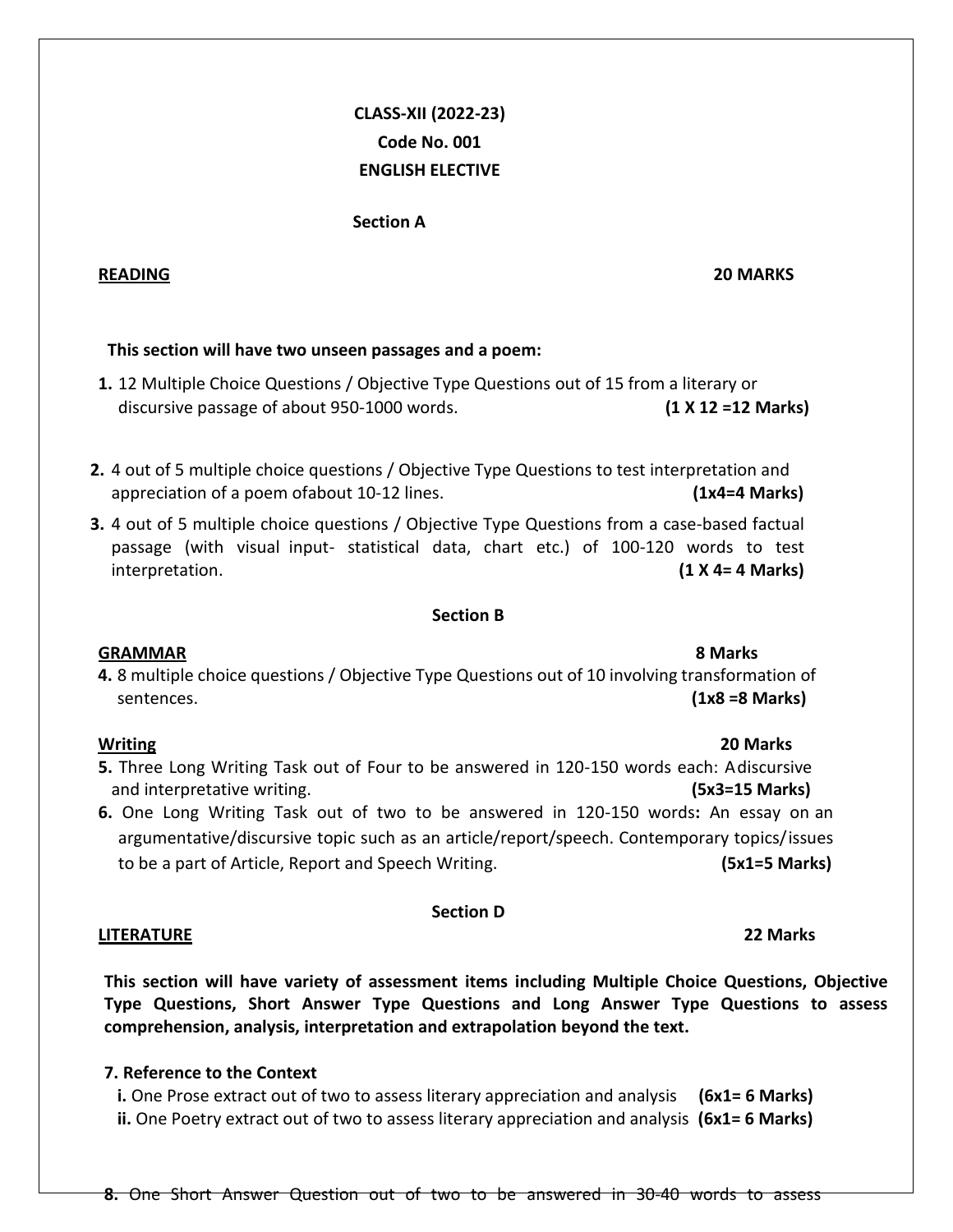understanding analysis and critical appreciation. Questions should elicit inferential responses through critical thinking. **(2x1=2 Marks)**

**9.** One Short Answer Question out of two to be answered in 40-50 words to assess understanding analysis and critical appreciation. Questions should elicit inferential responses through critical thinking and drawing inferences in poetry and prose.

### **(3X1=3 Marks)**

**10.** One Long Answer Question out of two to be answered in 120-150 words each to assess deeper understanding, interpretation, appreciation and drawing inferences. Questions to elicit creative responses and assess ability to form opinions. **(5x1=5 Marks)**

### **Fiction 10 Marks**

**11.** One Short Answer Question out of two to be answered in 30-40 words to test understanding and appreciation and seek comments, interpretation, evaluation and appreciation of characters, events, episodes and interpersonal relationships.

## **(2x1=2 Marks)**

**12.** One Short Answer Question out of two to be answered in 40-50 words to test understanding and appreciation and seek comments, interpretation, evaluation and appreciation of characters, events, episodes and interpersonal relationships.

## **(3 x1=3 Marks)**

**13.** One Long Answer Question out of two to be answered in 120-150 words to testdeeper (in depth) understanding, interpretation, appreciation and drawing global inferences of the given text with reference to characters /events/ incidents and episodes, leading to creative rendering, forming and defending opinions. **(5x1=5 Marks)**

# *Students can select one of the two prescribed texts.*

# **Seminar (20 marks)**

- Presentation book review /a play /a short story/a novel/novella (tale, table, parable) to be followed by a question-answer session.
- Poetry reading to be followed by interpretative tasks based on close reading and literary analysis of the text. Critical review of a film or a play
- Conducting a theatre workshop to be followed by a discussion

# **Prescribed Books:**

- **1. Kaleidoscope** Text book published by NCERT
- **2. Fiction: A Tiger for Malgudi** or **The Financial Expert** by R.K. Narayan (Novel)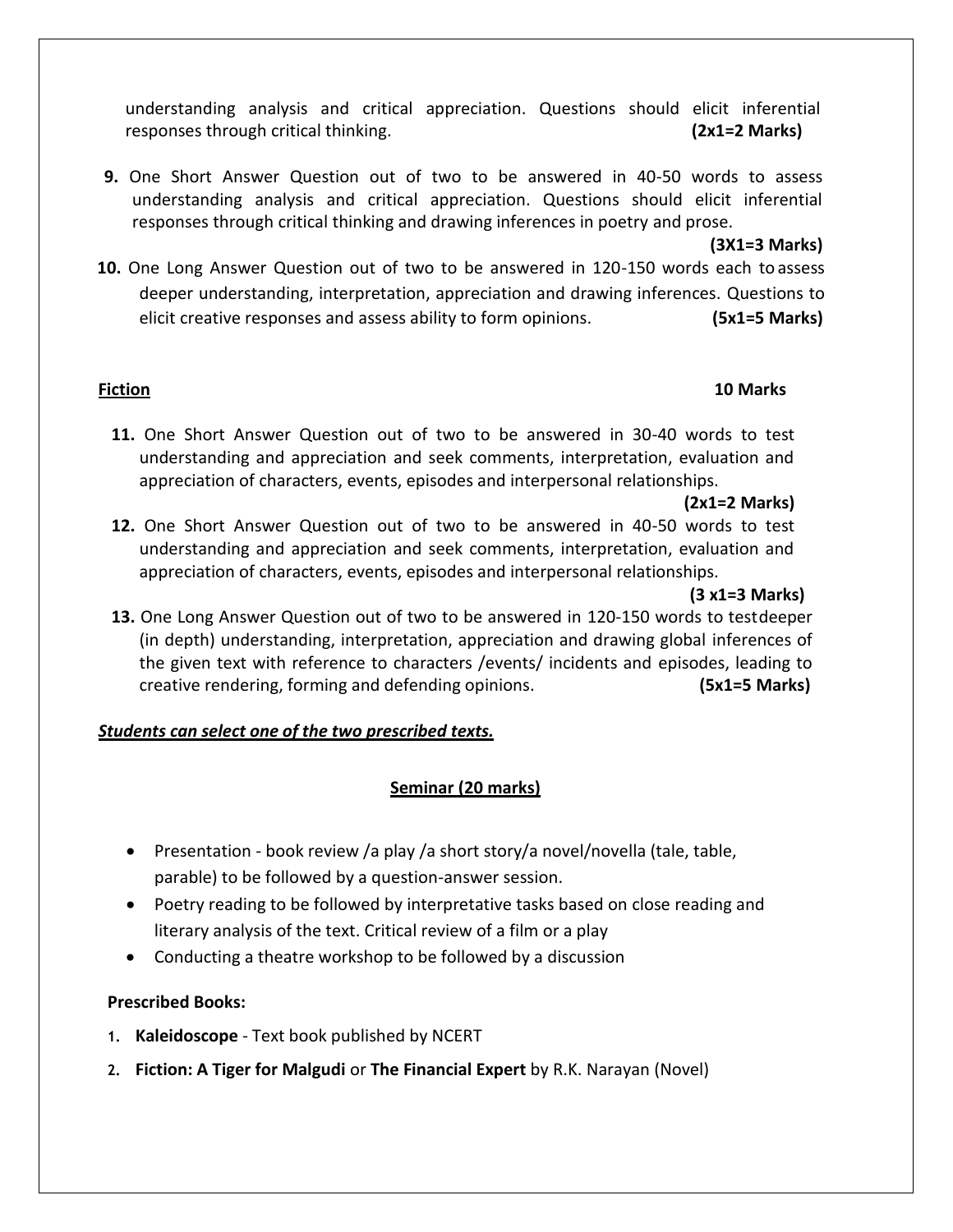### **Book- Kaleidoscope-Short Stories**

- I Sell my Dreams
- Eveline
- A Wedding in Brownsville

### **Book- Kaleidoscope-Poetry**

- A Lecture Upon the Shadow
- Poems by Milton
- Poems by Blake
- $\bullet$  Kubla Khan
- Trees
- The Wild Swans of Coole
- Time and Time Again

# **Book- Kaleidoscope- Non fiction**

- Freedom
- The Mark on the Wall
- Film-making
- Why the Novel Matters
- The Argumentative Indian

### **Book- Kaleidoscope-Drama**

1. Chandalika- RABINDRANATH TAGORE